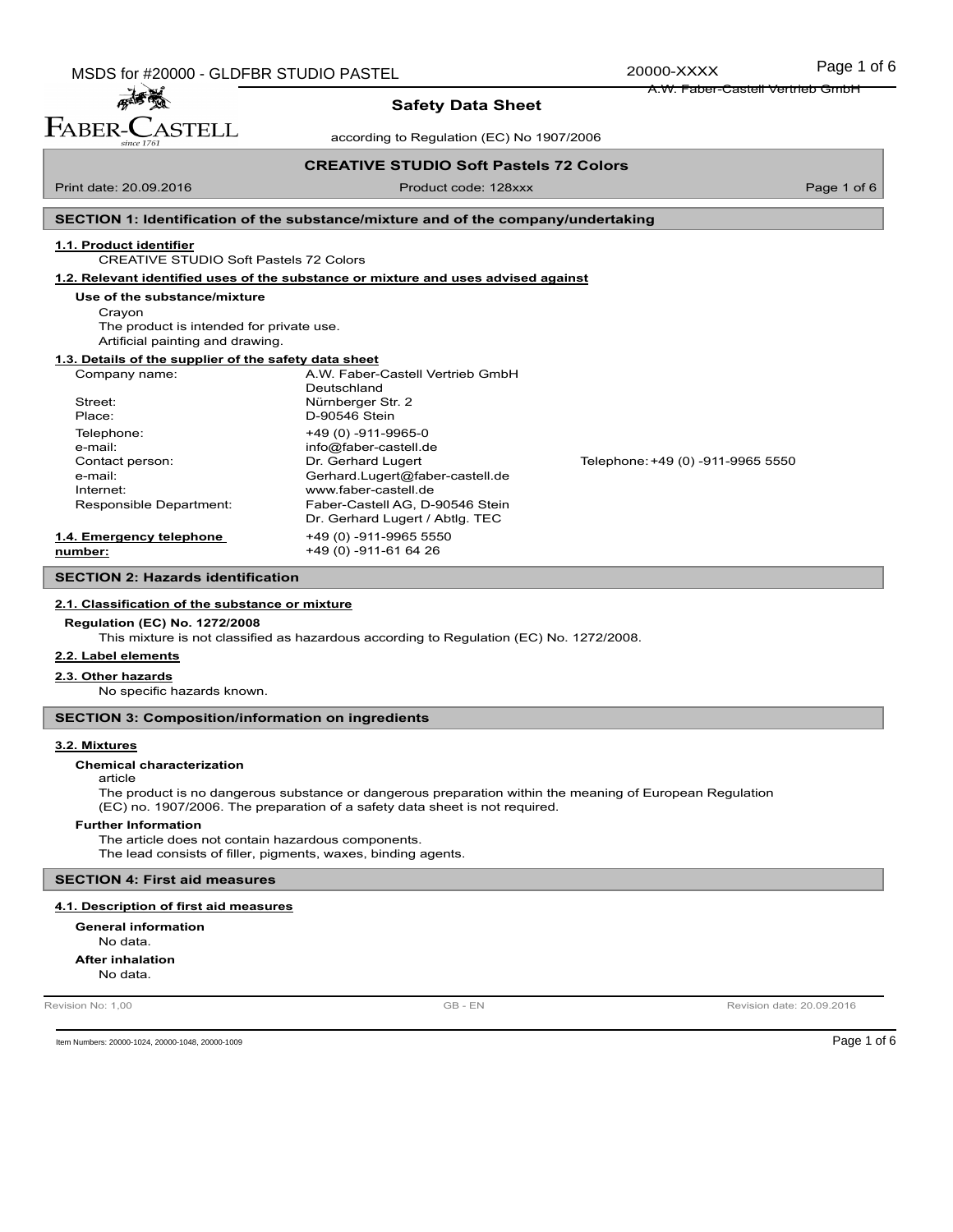# **Safety Data Sheet**

according to Regulation (EC) No 1907/2006

### **CREATIVE STUDIO Soft Pastels 72 Colors**

Print date: 20.09.2016 **Product code: 128xxx** Page 2 of 6

# **After contact with skin**

志義 FABER-CASTELL

If not expected skin irritation occurs: Get medical advice/attention.

#### **After contact with eyes**

Check for contacts and remove them if present. Rinse eyes with plenty of water. If necessary call a physician.

#### **After ingestion**

No risk if small quantity ingested.

# **4.2. Most important symptoms and effects, both acute and delayed**

No data.

#### **4.3. Indication of any immediate medical attention and special treatment needed** No data.

#### **SECTION 5: Firefighting measures**

#### **5.1. Extinguishing media**

#### **Suitable extinguishing media**

Carbon dioxide (CO2). Extinguishing powder. Foam. Atomized water.

#### **Unsuitable extinguishing media**

For this substance / preparation no extinguishing agent restriction exist.

#### **5.2. Special hazards arising from the substance or mixture**

No hazards even known by the product.

# **5.3. Advice for firefighters**

No special measures are necessary.

## **SECTION 6: Accidental release measures**

## **6.1. Personal precautions, protective equipment and emergency procedures**

No special measures necessary.

# **6.2. Environmental precautions**

No special environmental protection measures are necessary.

# **6.3. Methods and material for containment and cleaning up**

Take up mechanically, placing in appropriate containers for disposal.

#### **6.4. Reference to other sections**

Information for safe handling, see section 7. Information for personal protectice equipment, see section 8. Information for disposal, see section 13.

#### **SECTION 7: Handling and storage**

#### **7.1. Precautions for safe handling**

#### **Advice on safe handling**

Not fit for human consumption.

#### No special measures are necessary. **Advice on protection against fire and explosion**

# **Further information on handling**

No special measures are necessary.

#### **7.2. Conditions for safe storage, including any incompatibilities**

#### No special measures are necessary. **Requirements for storage rooms and vessels**

### **Advice on storage compatibility**

No special measures are necessary.

Revision No: 1,00 **CONFINITION CONSUMING A REVISION CONSUMING A REVISION CONSUMING A REVISION date: 20.09.2016** 

Item Numbers: 20000-1024, 20000-1048, 20000-1009 Page 2 of 6

A.W. Faber-Castell Vertrieb GmbH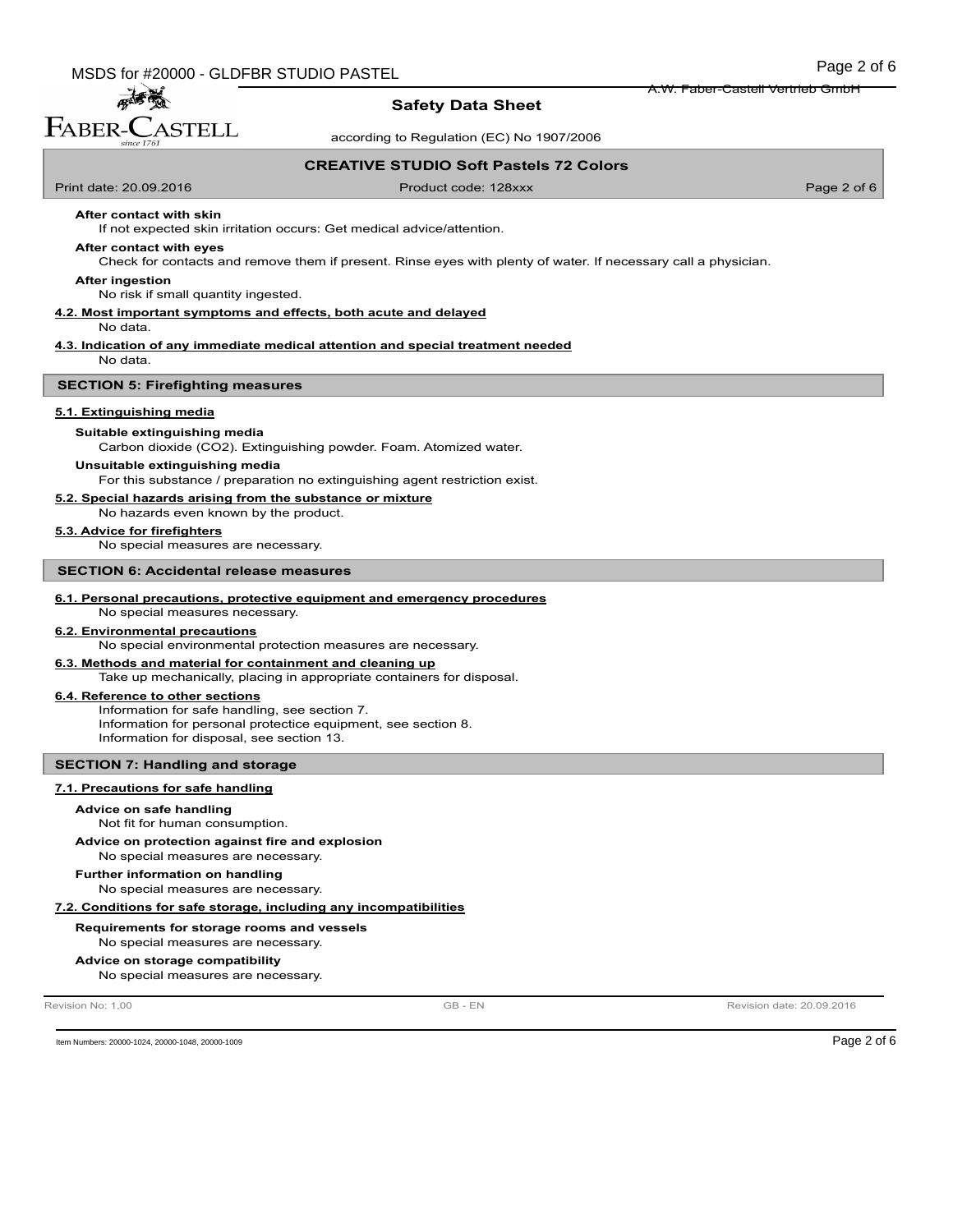**Safety Data Sheet**

according to Regulation (EC) No 1907/2006

### **CREATIVE STUDIO Soft Pastels 72 Colors**

Print date: 20.09.2016 **Product code: 128xxx** Page 3 of 6

A.W. Faber-Castell Vertrieb GmbH

### No special measures are necessary. **Further information on storage conditions**

**7.3. Specific end use(s)**

麻香醋 FABER-CASTELL

No data.

# **SECTION 8: Exposure controls/personal protection**

### **8.1. Control parameters**

**Additional advice on limit values**

# No threshold exposure limit value known.

# **8.2. Exposure controls**

**Protective and hygiene measures**

Not required.

Not required. **Eye/face protection**

**Hand protection**

Not required.

**Skin protection**

Not required.

Not required. **Respiratory protection**

No special instructions. **Environmental exposure controls**

# **SECTION 9: Physical and chemical properties**

## **9.1. Information on basic physical and chemical properties**

| Revision No: 1.00                             | GB-EN     |          | Revision date: 20.09.2016 |
|-----------------------------------------------|-----------|----------|---------------------------|
| Upper explosion limits:                       |           | No data. |                           |
| Lower explosion limits:                       |           | No data. |                           |
| <b>Explosive properties</b><br>not Explosive. |           |          |                           |
|                                               |           |          |                           |
| Gas:                                          |           | No data. |                           |
| <b>Flammability</b><br>Solid:                 |           | No data. |                           |
| Flash point:                                  |           | No data. |                           |
| $\mathbf{r}$                                  |           | No data. |                           |
| Pour point:                                   |           | No data. |                           |
| Softening point:                              |           | No data. |                           |
| Sublimation point:                            |           | No data. |                           |
| Initial boiling point and boiling range:      |           | No data. |                           |
| Melting point:                                |           | No data. |                           |
| Changes in the physical state                 |           |          |                           |
| pH-Value:                                     |           | No data. |                           |
|                                               |           |          | <b>Test method</b>        |
| Odour:                                        | odourless |          |                           |
| Colour:                                       | several   |          |                           |
| Physical state:                               | Solid.    |          |                           |

Item Numbers: 20000-1024, 20000-1048, 20000-1009 Page 3 of 6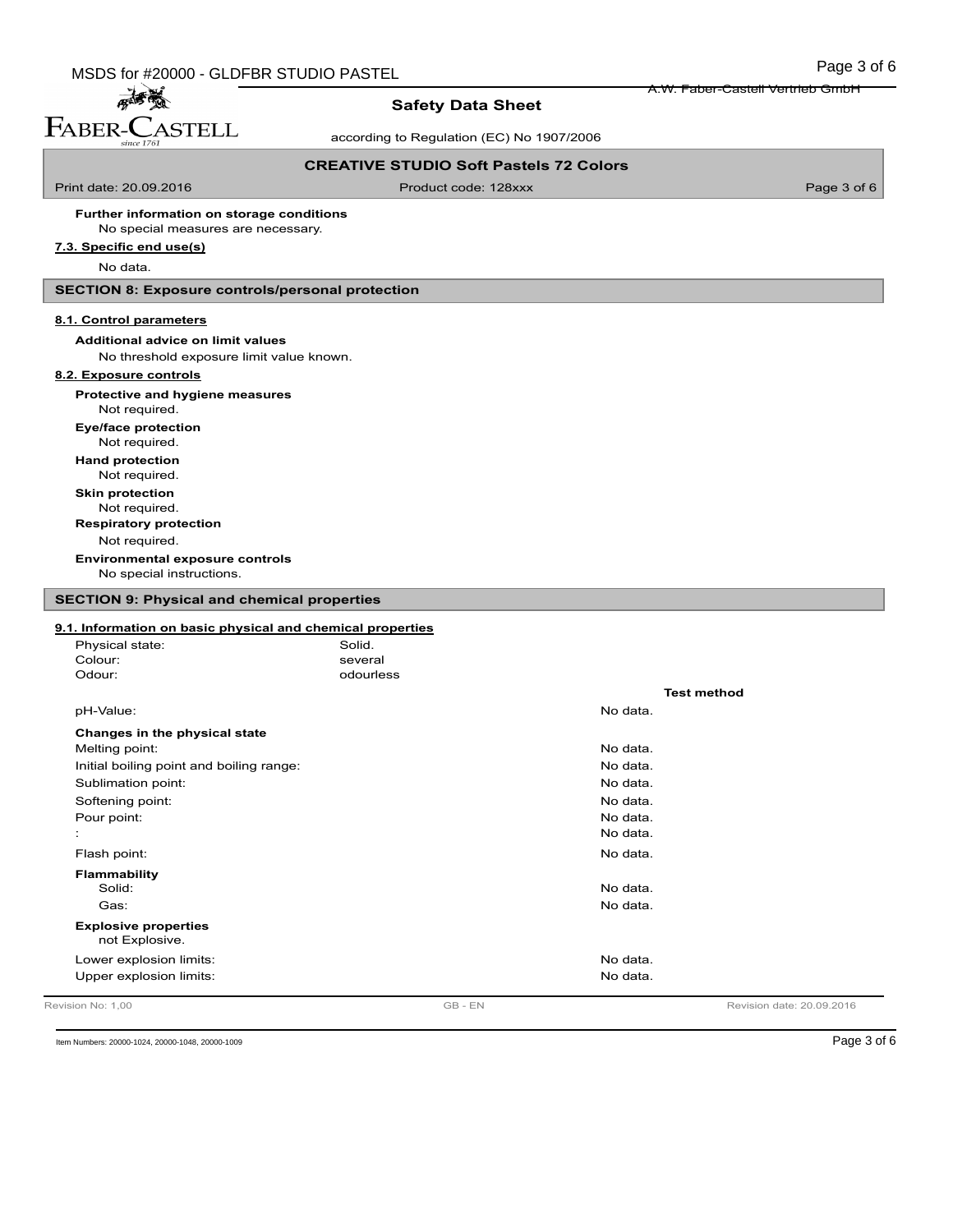FABER-CASTELL

# **Safety Data Sheet**

according to Regulation (EC) No 1907/2006

A.W. Faber-Castell Vertrieb GmbH

|                                                     | <b>CREATIVE STUDIO Soft Pastels 72 Colors</b> |             |
|-----------------------------------------------------|-----------------------------------------------|-------------|
| Print date: 20.09.2016                              | Product code: 128xxx                          | Page 4 of 6 |
| Ignition temperature:                               | No data.                                      |             |
| <b>Auto-ignition temperature</b>                    |                                               |             |
| Solid:                                              | No data.                                      |             |
| Gas:                                                | No data.                                      |             |
| Decomposition temperature:                          | No data.                                      |             |
| <b>Oxidizing properties</b><br>Non-oxidizing.       |                                               |             |
| Vapour pressure:                                    | No data.                                      |             |
| Vapour pressure:                                    | No data.                                      |             |
| Density:                                            | No data.                                      |             |
| Bulk density:                                       | No data.                                      |             |
| Water solubility:                                   | insoluble                                     |             |
| Solubility in other solvents<br>sparingly soluble.  |                                               |             |
| Partition coefficient:                              | No data.                                      |             |
| Viscosity / dynamic:                                | No data.                                      |             |
| Viscosity / kinematic:                              | No data.                                      |             |
| Flow time:                                          | No data.                                      |             |
| Vapour density:                                     | No data.                                      |             |
| Evaporation rate:                                   | No data.                                      |             |
| Solvent separation test:                            | No data.                                      |             |
| Solvent content:                                    | 0%                                            |             |
| 9.2. Other information                              |                                               |             |
| Solid content:                                      | 100%                                          |             |
|                                                     |                                               |             |
| <b>SECTION 10: Stability and reactivity</b>         |                                               |             |
| 10.1. Reactivity<br>Stable under normal conditions. |                                               |             |
| 10.2. Chemical stability                            |                                               |             |
| Stable under normal conditions.                     |                                               |             |
| 10.3. Possibility of hazardous reactions            |                                               |             |
| No hazardous reactions known.                       |                                               |             |
| 10.4. Conditions to avoid                           |                                               |             |
| No data.                                            |                                               |             |
| 10.5. Incompatible materials                        |                                               |             |

No data.

# **10.6. Hazardous decomposition products**

No hazardous decomposition products are known.

# **SECTION 11: Toxicological information**

# **11.1. Information on toxicological effects**

# **Toxicocinetics, metabolism and distribution**

The product is not toxic.

Revision No: 1,00 **CONFIDENTIAL CONSUMER CONSUMING THE REVISION OF A REVISION DATE: 20.09.2016 GB** - EN Revision date: 20.09.2016

Item Numbers: 20000-1024, 20000-1048, 20000-1009 Page 4 of 6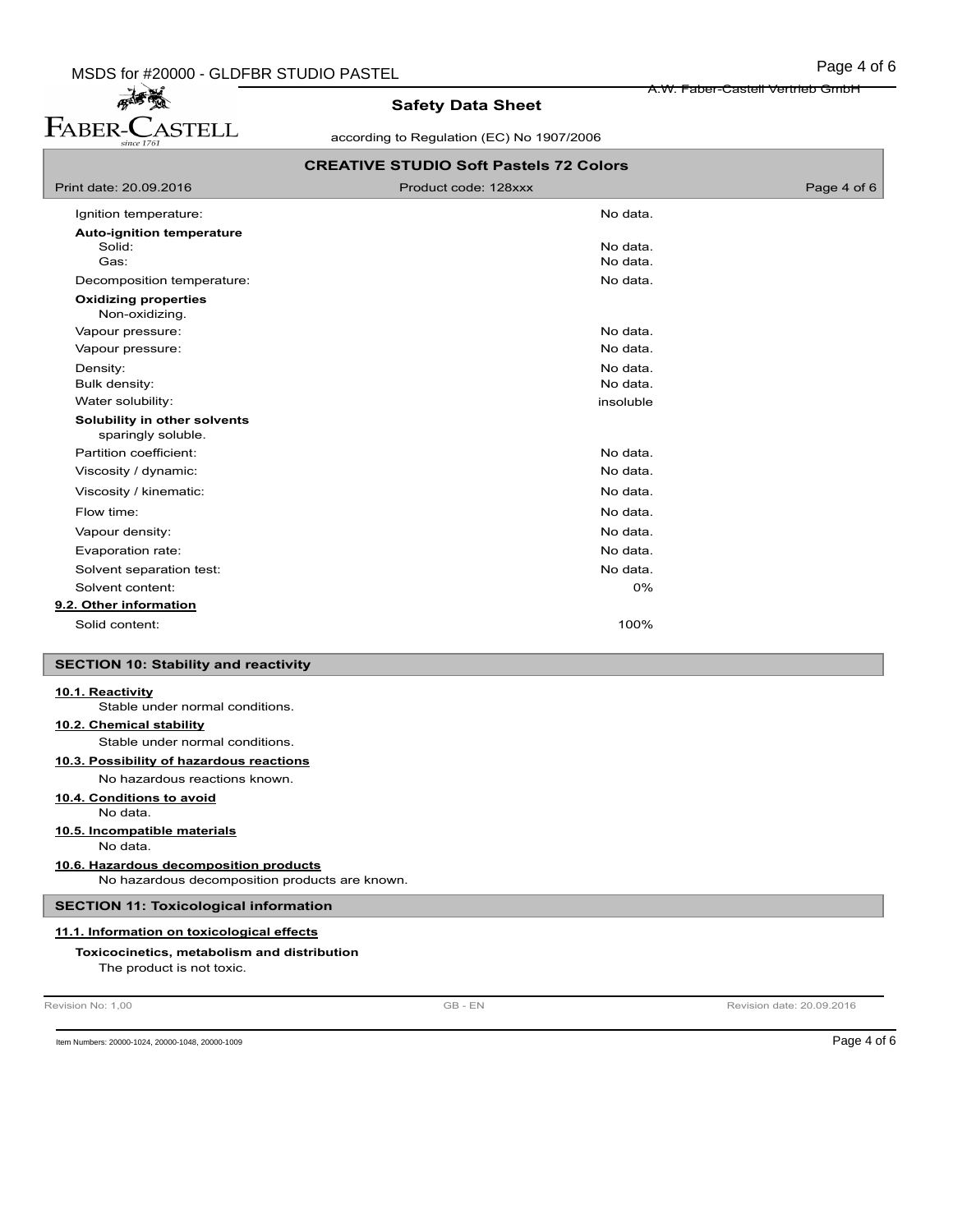**Safety Data Sheet**

according to Regulation (EC) No 1907/2006

### **CREATIVE STUDIO Soft Pastels 72 Colors**

Print date: 20.09.2016 **Product code: 128xxx** Page 5 of 6

A.W. Faber-Castell Vertrieb GmbH

**Acute toxicity**

高高 FABER-CASTELL

> No data available **Irritation and corrosivity**

Generally not skin irritant.

**Sensitising effects**

No data.

# **Carcinogenic/mutagenic/toxic effects for reproduction**

No data.

# **STOT-single exposure**

No data.

# **STOT-repeated exposure**

No data.

**Aspiration hazard**

No data.

# **Practical experience**

**Other observations**

No hazards even known by the product.

# **SECTION 12: Ecological information**

#### **12.1. Toxicity**

The product is not toxic.

**12.2. Persistence and degradability**

# No data.

**12.3. Bioaccumulative potential**

# No data.

**12.4. Mobility in soil**

# No data.

- **12.5. Results of PBT and vPvB assessment** No data.
- **12.6. Other adverse effects**

No data.

# **SECTION 13: Disposal considerations**

## **13.1. Waste treatment methods**

#### **Advice on disposal**

Smaller quantities can be stored together with the domestic waste. Waste disposal according to official state regulations and local regulations .

#### **Contaminated packaging**

Smaller quantities can be stored together with the domestic waste. Waste disposal according to official state regulations and local regulations .

### **SECTION 14: Transport information**

### **Land transport (ADR/RID)**

| <b>14.1. UN number:</b>           | No dangerous good in sense of this transport regulation. |
|-----------------------------------|----------------------------------------------------------|
| 14.2. UN proper shipping name:    | No dangerous good in sense of this transport regulation. |
| 14.3. Transport hazard class(es): | No dangerous good in sense of this transport regulation. |
| 14.4. Packing group:              | No dangerous good in sense of this transport regulation. |

Revision No: 1,00 **CB** - EN Revision date: 20.09.2016

Item Numbers: 20000-1024, 20000-1048, 20000-1009 Page 5 of 6